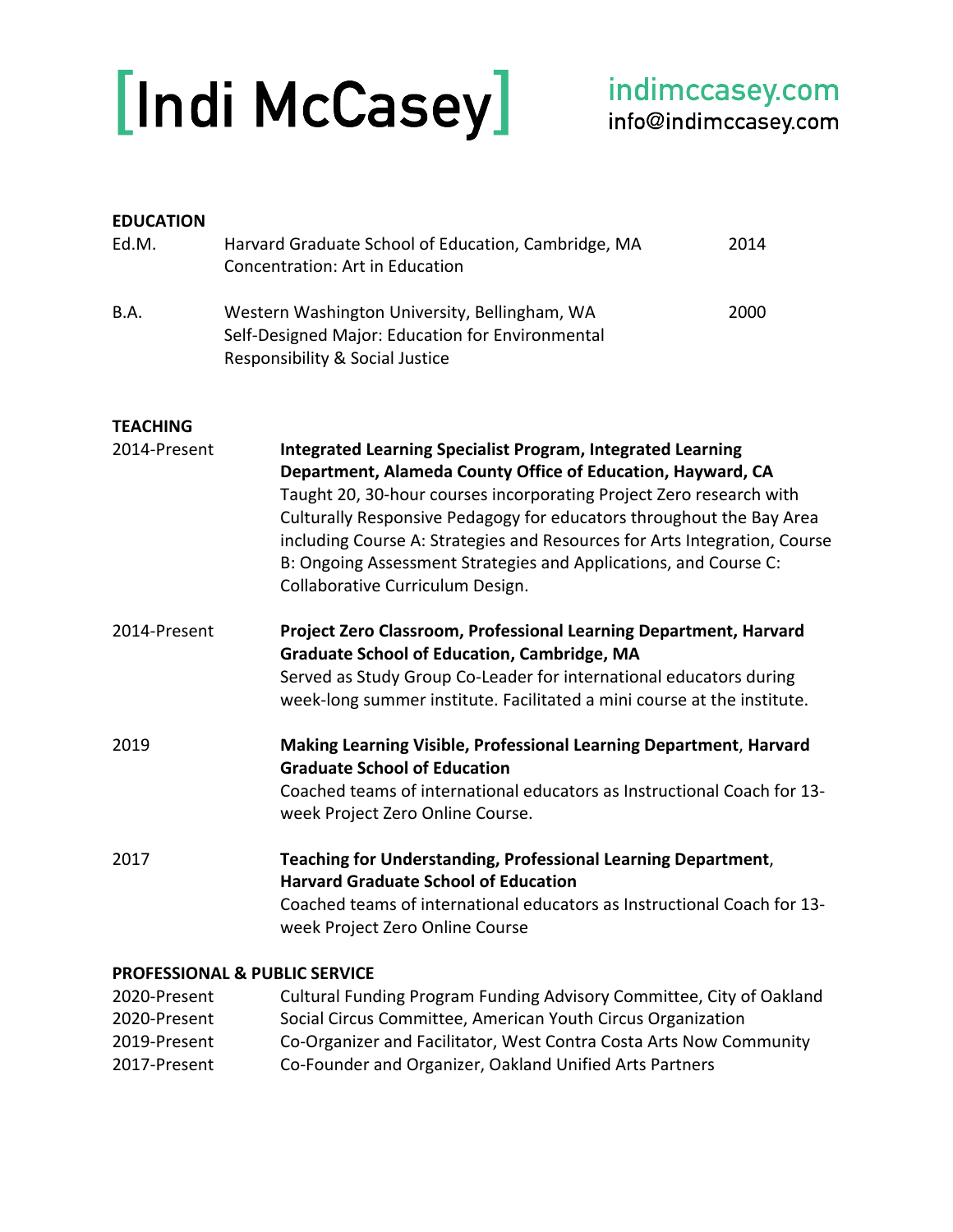| 2015-Present | Co-Founder and Co-Ambassador of White Advocates for Racial Equity       |
|--------------|-------------------------------------------------------------------------|
|              | Network, National Guild for Community Arts Education                    |
| 2019-2020    | Co-Chair of Visibility and Impact Committee, Creative Youth Development |
|              | <b>National Partnership</b>                                             |
| 2018-2019    | Field Building Committee, Creative Youth Development National           |
|              | Partnership                                                             |
| 2017-2019    | Co-Organizer and Facilitator, White Educators for Racial Justice        |
| 2017-2019    | Arts Education Speakers Bureau, Americans for the Arts                  |
| 2018         | Organization Project Grants Theater and Literary Arts Panel, San        |
|              | <b>Francisco Arts Commission</b>                                        |
| 2003-2005    | Co-Organizer and Facilitator, Coalition of Anti-Racist Whites           |

# **SELECTED PANELS & PRESENTATIONS**

- 2019 Values in Action: Designing for Collective Leadership in Our Classes, Programs and Organizations. Workshop presentation. Conference for Community Arts Education, Austin, TX.
- 2019 Performance, Art and Learning: Arts Integration Fundamentals. Workshop presentation. Rhythmix Cultural Works Learning Institute, Alameda, CA.
- 2019 Using Thinking Routines to Show What You Know in a PBL Project. Workshop presentation. San Leandro Unified School District Professional Learning Day, San Leandro, CA.
- 2019 Shifting Power: How Thinking Routines Support Classroom Agency by Design. Mini course presentation. Project Zero Classroom, Cambridge, MA.
- 2019 Five Simple Strategies for Promoting Critical and Creative Thinking. Mini course presentation. Inventing Our Future Summer Institute, Oakland, CA.
- 2018 Art-Centered Integrated Learning as Classroom Pedagogy. Curated panel presentation. Arts Now Bay Area Summit, Oakland, CA.
- 2018 Language for the Movement: Working with K-12 Schools. Webinar presentation. National Guild for Community Arts Education.
- 2018 Supporting Youth-led Activism through Creative Youth Development. Webinar presentation. National Guild for Community Arts Education.
- 2017 The World is More Beautiful: Equity, Voice, and Creative Engagement through the Arts. Panel presentation. Creativity at the Core Institute, San Jose, CA.
- 2017 Project Zero Across Diverse Contexts: Inspiring Stories and Critical Reflections. Panel presentation. Project Zero Classroom, Cambridge, MA.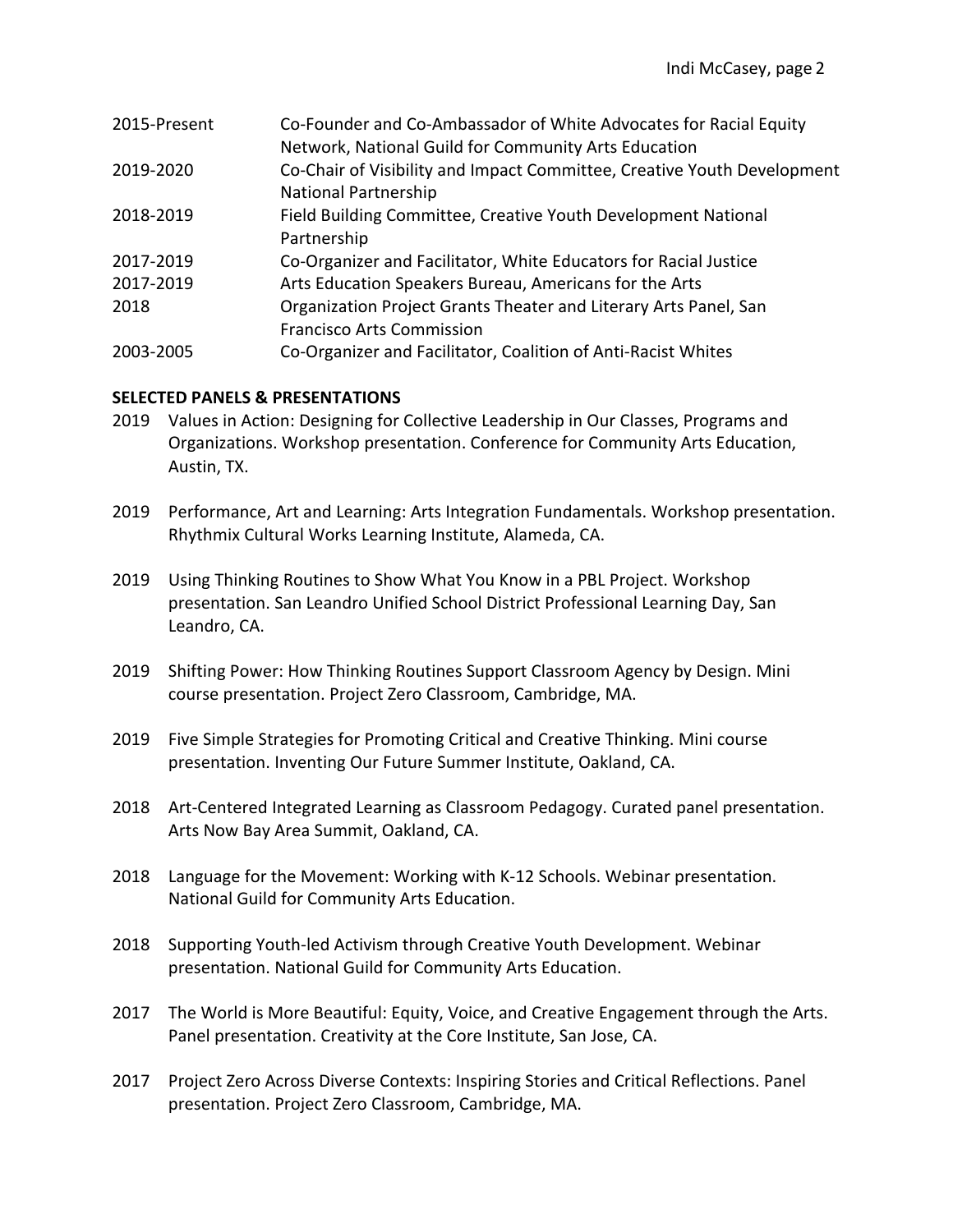- 2016 Building Next Generation Leadership in Arts Education. Panel presentation. Americans for the Arts Conference, San Francisco, CA.
- 2016 Creative Youth Development: Supporting Young Artists as Changemakers. Workshop presentation. Continuing the Conversation Conference, Cambridge, MA.
- 2015 Theater Games to Fuel Creative Social Practice. Visiting presentation for Architecture of Time course. University of California, Berkeley, CA.
- 2014 Power, Privilege, and Accountability. Workshop presentation. Harvard Graduate School of Education Alumni of Color Conference, Cambridge, MA.
- 2014 Creative Inquiry through Collaboration: A Performing Arts Approach to Group Learning. Workshop presentation. Project Zero Perspectives Conference, San Francisco, CA.
- 2014 Art as a Catalyst for Social Change. Curated performance presentation. Harvard Graduate School of Education, Cambridge, MA.

#### **ARTS ADMINISTRATION**

#### 2017 – Current **CREATIVE EDUCATION CONSULTANT**

Alameda, CA

Designed and facilitated trainings and courses, coached classroom teachers, advised funding programs, and provided organizational support and vision for educational institutions and non-profit organizations.

#### **Past Clients & Collaborators Include**

Alameda County Office of Education | Alameda Unified School District | Arts Ed Matters | Arts Education Alliance of the Bay Area | Marwen | Oakland Unified School District | San Mateo County Office of Education | Santa Clara County Office of Education | Solano County Office of Education | Stanislaus County Office of Education | West Contra Costa Unified School District

#### 2013 – 2019 **MANAGING DIRECTOR**

Topsy-Turvy Queer Circus, Oakland, CA

Served as co-founder, performer, producer and Managing Director supporting an annual multimedia production showcasing local and national aerial and acrobatic movement artists for an annual audience of over 1000 people as part of the National Queer Arts Festival in San Francisco. Stewarded the organization in quadrupling its budget capacity, managed event marketing campaigns, designed collateral, and oversaw technical direction of productions.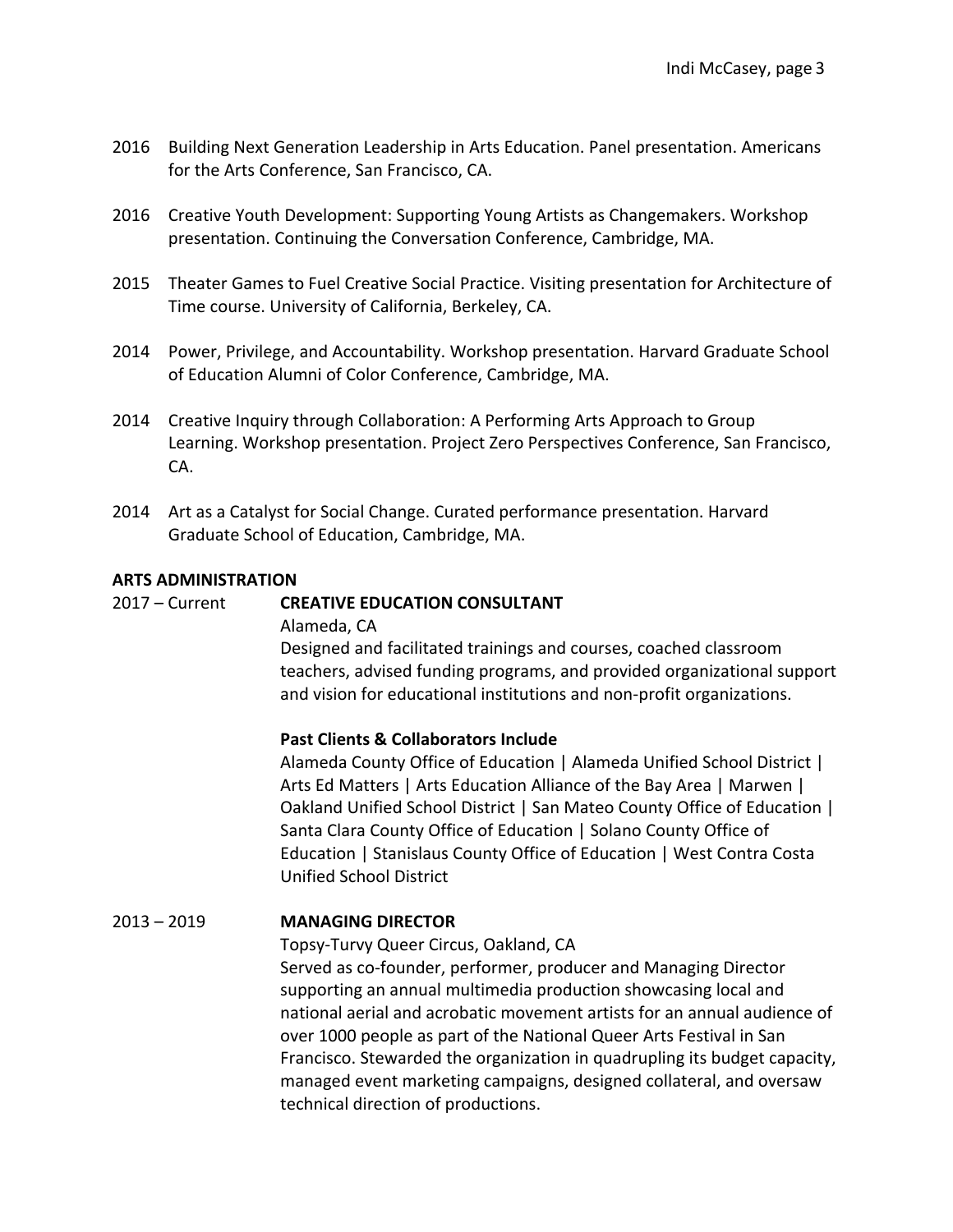#### 2015 – 2017 **DIRECTOR OF CREATIVE LEARNING**

Destiny Arts Center, Oakland, CA

Wrote Destiny's Creative Youth Development framework, leveraged funding to increase access for students denied quality creative experiences in their schools, established a teaching artist mentorship program, co-led the Theory of Change process, and developed the Queer Emerging Artists Residency, the first residency in the county to pair performing artists of color ages 18-24 with a professional mentor to cocreate public performances. Supervised three program staff and supported 15-20 teaching artists.

## 2015 – 2017 **HEAD OF EDUCATION**

Streetside Stories, San Francisco, CA Led the redesign of the organization's methodological approach to media and performing arts programs that supported literacy development for young people ages 5-14. Designed and implemented professional development workshops and trainings for teaching artists and community members in addition to managing all aspects of the community-based after school programs including hiring and supervising 10-12 teaching staff.

#### 2011– 2013 **PROGRAM SPECIALIST**

Destiny Arts Center, Oakland, CA

Advised the Artistic Director on drafting a strategic plan for program enrichment including systems for instructor training and incorporating arts integration. Designed and edited promotional materials, website content, and social media including communications strategy for a Kickstarter Campaign to raise \$25,000. Served as the primary contact for center-based students and families.

# 2009 – 2011 **PROGRAM DIRECTOR**

Fine Arts for Children & Teens, Santa Fe, NM Oversaw arts education programs that engaged 4,000 youth across a 120 mile geographic area including two public school districts, two Pueblo school districts, the Santa Fe Indian School, and the County Juvenile Justice Center. Managed \$400,000 program budget and oversaw the redesign of curricula and teaching artist handbook. Supervised 12 teaching artist employees along with the Program Coordinator and developed systems for hiring, training, class observations, and employee reviews.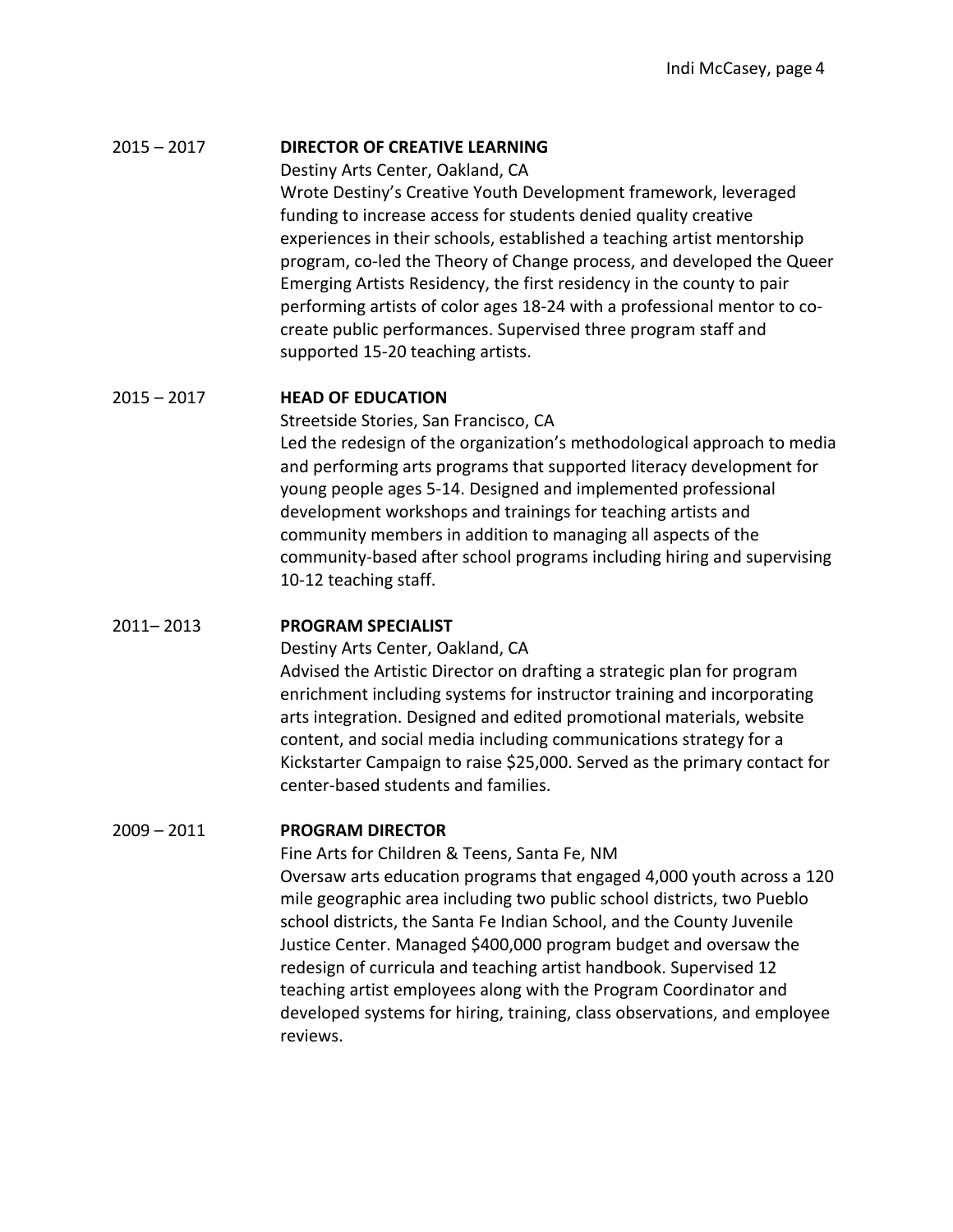# **PROFESSIONAL DEVELOPMENT & ARTIST RESIDENCIES**

- 2016 Community Arts Education Leadership Institute (CAELI), National Guild for Community Arts Education
- 2016 SPIN Academy: Nonprofit Communications Capacity Building
- 2014 Artist-in-Residence, Project Zero, Cambridge, MA
- 2014 Conversations in Motion Artist Residency, Urbano Project, Boston, MA
- 2013 Integrated Learning Specialist Program Certificate, Alameda County Office of Education
- 2004 Theater of the Oppressed Facilitator Training, Mandala Center for Change

## **PUBLICATIONS & REPORTS**

"Leading with Race: What's Joy Got to Do with It?," Guild Notes (forthcoming Spring 2020).

McCasey, I. "Visual and Performing Arts Research Project," special report to Alameda County Arts Commission (March 2019).

"Bay Area Teaching Artists and Educators Address White Racial Literacy," Teaching Artist Guild Quarterly, Issue 08, 24-27.

## **GRANTS & AWARDS**

2018

California Arts Council Local Impact, Topsy-Turvy Queer Circus: \$8,900

Horizons Foundation Community Issues Grant, PARADISE: Belly of the Beast, Topsy-Turvy Queer Circus: \$8,500

Grantmakers for the Arts, PARADISE: Belly of the Beast, Topsy-Turvy Queer Circus: \$4,500 Zellerbach Family Foundation, PARADISE: Belly of the Beast, Topsy-Turvy Queer Circus: \$2,500 National Arts and Disability Center at the University of California Los Angeles, PARADISE: Belly of the Beast, Topsy-Turvy Queer Circus: \$2,500

Ships in the Night Fundraiser Event, Topsy-Turvy Queer Circus: \$2,225

2017

San Francisco Arts Commission Organization Project Grant, Topsy-Turvy Queer Circus: \$15,067 National Arts and Humanities Youth Program Award, Destiny Arts Youth Performance Company: \$10,000 Astraea Foundation, PARADISE: Return of Aja , Topsy-Turvy Queer Circus: \$10,000 California Arts Council Local Impact, Topsy-Turvy Queer Circus: \$9,600 Horizons Foundation Community Issues Grant, PARADISE: Return of Aja, Topsy-Turvy Queer Circus: \$7,500 Left Tilt Fund, PARADISE: Return of Aja, Topsy-Turvy Queer Circus: \$5,000

Theater Bay Area CA\$H Grant, PARADISE: Return of Aja, Topsy-Turvy Queer Circus: \$4,000

2016

Oakland Fund for Children and Youth, Summer with Destiny, Destiny Arts Center: \$97,000 San Francisco Arts Commission Level One Grant, Topsy-Turvy Queer Circus: \$18,235